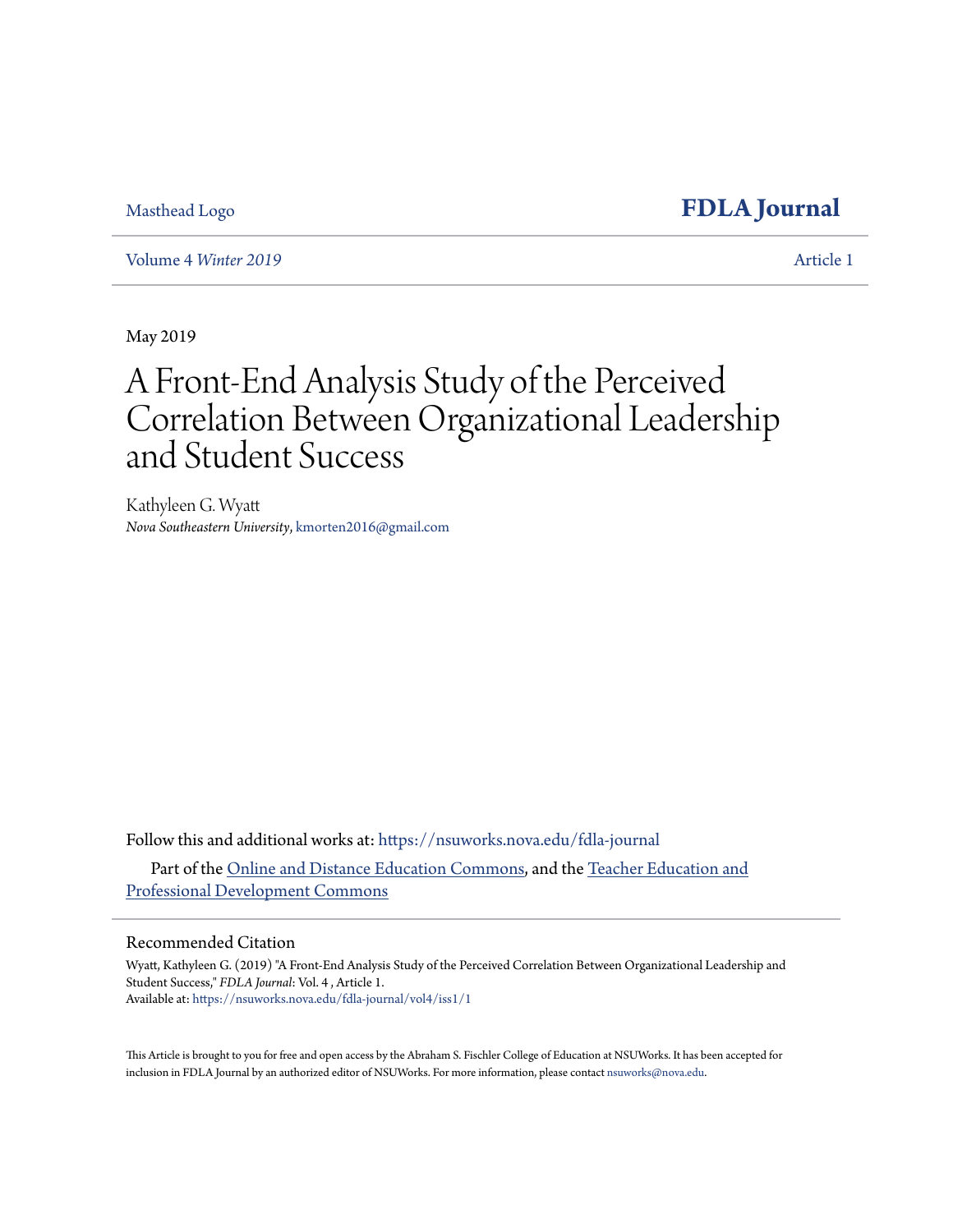The purpose of this qualitative case study with a front-end analysis approach was to gather and analyze the perceptions of administrators, teachers, and students at the multicampus study site with regard to the central concept of leadership success and the correlation between organizational leadership factors and student success. Objectively, this approach was the most appropriate design in order to generate unbiased, rich, and in-depth information from those directly involved in degree programs at the study site. The researcher used an electronic survey, a focus group discussion, and face-to-face interviews to generate perceptual data about the effect of organizational leadership on student success in higher education. Because this sequential study was three-tiered, beginning with the electronic survey and adding data from the focus group and the face-to-face interviews, the triangulation of the data obtained resulted in more indepth analysis to aid in forming themes about the research questions. The accuracy of the study increased because the information drew on multiple sources of information that informed the development of this final report, which is both accurate and credible (Creswell 2012, para. 259).

This case study is specific to our college; it was chosen because the researcher is specifically concerned with the perceived effect of our organization's leadership on student success and because our organization's leaders are seeking to increase enrollment in the fouryear bachelor's degree program and are developing a leadership reorganization plan. In conjunction with the qualitative analysis and case study approach, a front-end analysis was conducted to provide you, our school's leaders, with reliable and valid information on which to base future decisions.

The researcher used language in the data-collection tool and in the focus group and individual interviews that was sensitive and respectful of varying cultures, genders, sexual orientations, ethnic groups, disabilities, and ages (Creswell, 2012). These considerations aimed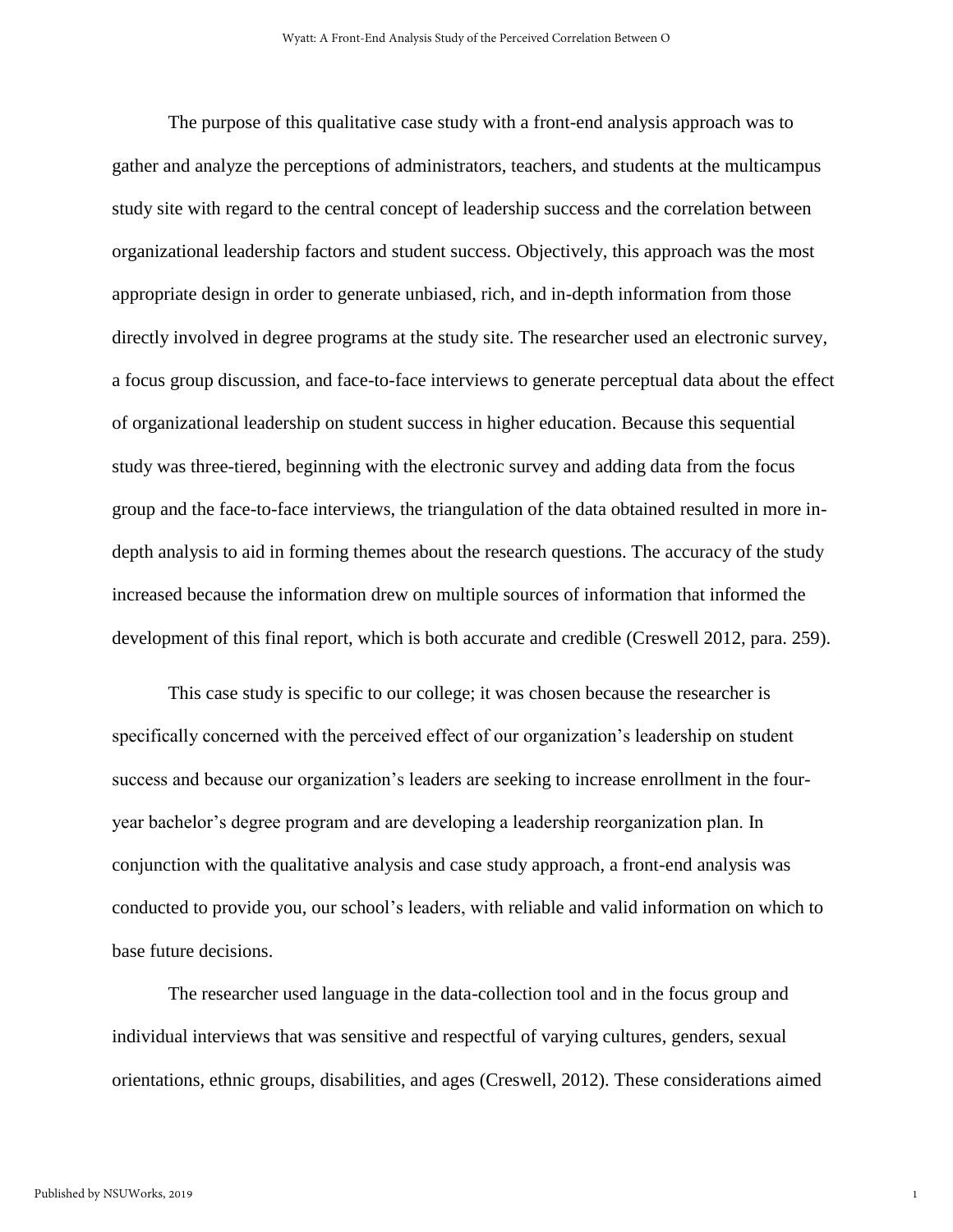to minimize biases so the responses gathered were as authentic as possible. The survey results involved 25 participants (students, faculty, and administrators) who first completed the confidential electronic survey on-line. Of the 50 qualified study participants requested to participate in this research study, 25 responded, which provided an overall response rate of 50%. The sample is composed of 11 students (44%), five faculty members (20%), and nine administrative staff (36%).

#### **Emergent Themes**

**Theme 1: Administrative leadership roles and responsibilities:** In answer to research question one: What is the perceived relationship between administrative leadership and student success?

The relationship between administrative leadership and student success was confirmed as very important according to the survey results. The perceived responsibility of administrative leadership is to provide resources and ensure all students are on the right path to success through continuous academic support and tools required to complete a degree. Academic program guidance and degree opportunity awareness as they foster a path to career success is also deemed significant in this relationship. The participants continued to express the need for specific guidance in the importance of higher education and direction on where to begin early in the enrollment period. Students expect administrators to provide timely updates on academic status and frequent communication on any outstanding documents in order to meet graduation requirements.

Leadership's level of customer service to the students sets the tone for other faculty and staff that inevitably trickles down to student success. College administrators should seek to hire faculty that are competent in the subject matter who also have practical experience, which will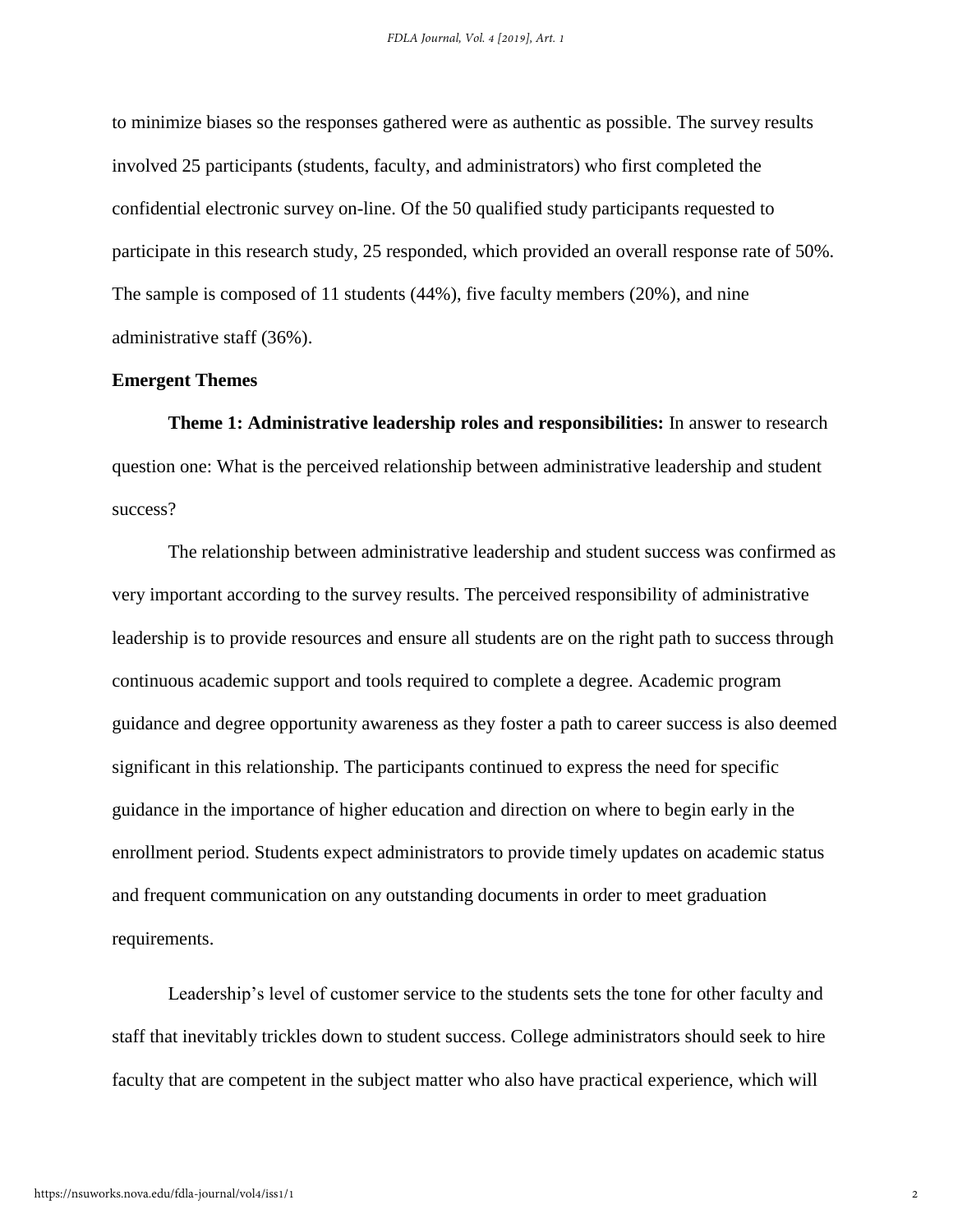open the door to a more relevant and innovative curriculum. Improvement of the relationship of college administration to student success perceivably entails the implementation of effective data-based policies and procedures focused on student advancement; this will provide vision for the college to ensure continued growth and success for all, using resources for ongoing professional development of administrative staff and faculty, and making connections with community industry partners.

**Theme 2: The survival kit requirements on the voyage to student success:** In response to research question two: What is the perceived relationship between instructional leadership and student success?

The overall response of more than one-half of survey participants reflected a definite correlation between instructional leadership and student success. Although a small number of participants stated some instructors are not confident and knowledgeable in course curricula, this was not the overall view of a majority of the survey respondents. According to the survey results, students expect an instructional support system comprised of knowledgeable instructors with the ability to clearly communicate and teach the objectives of the course, provide academic guidance, and offer words of encouragement. In correlation, instructional staff should prepare students for life after college through mentoring, the use of innovative teaching methodologies, and the use of technology in the classroom to enhance learning.

Because a majority of the four-year bachelor degree programs are taught on-line the opportunity for teacher and student interaction have been narrowed; this leaves some students feeling like a conveyer belt on an assembly line with instructors dumping knowledge on students. Instructors provide tools for success and hold significant influence with regard to learning, acceptance, relationship building, feedback, retention, and student completion. The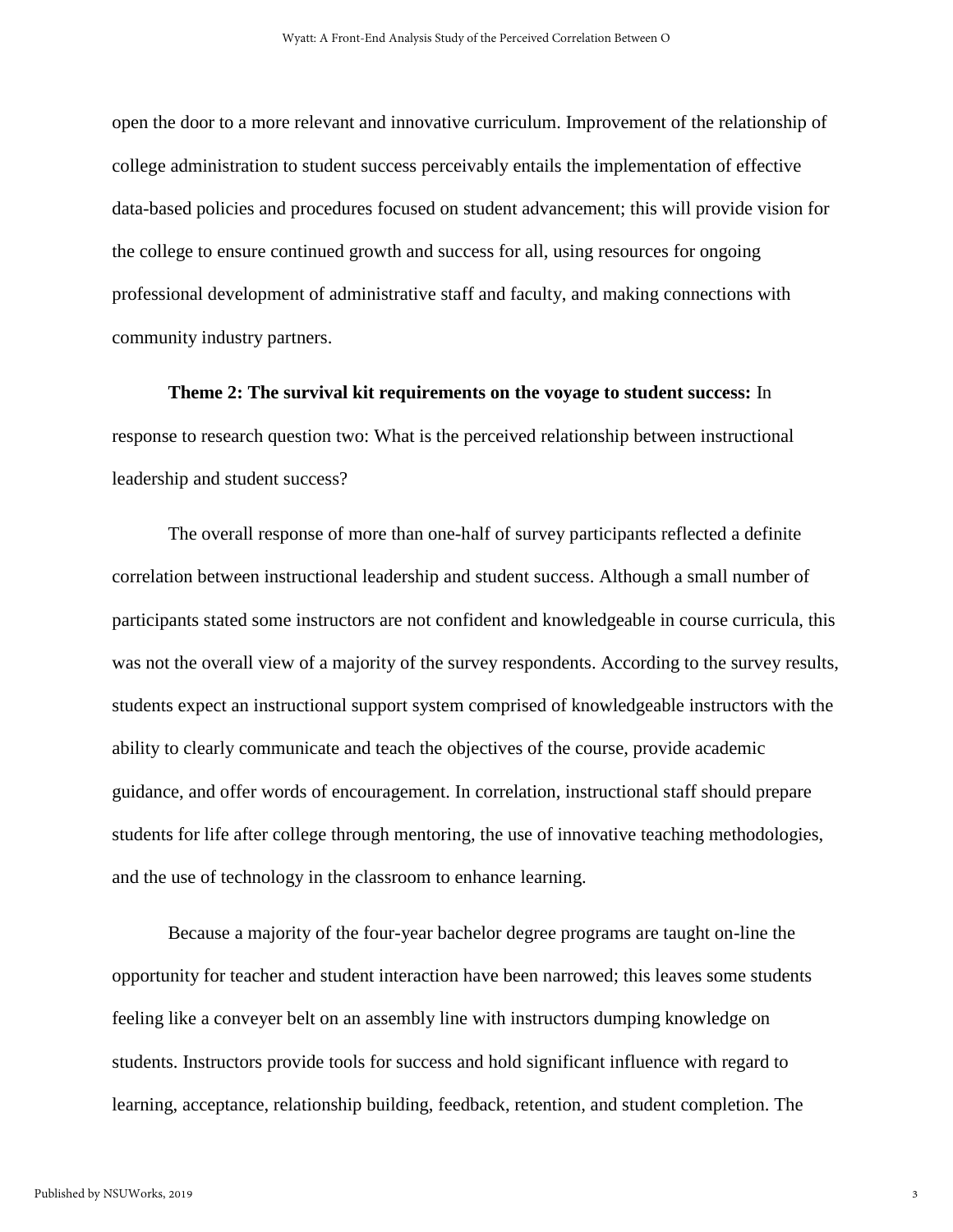survey suggested instructors should ensure course requirements are being met; they should also spend more time with students than administrators by utilizing instructional time, office hours, and campus engagement opportunities to foster student interaction and success.

Poor leadership will always have a negative impact on students. As a result of the perceived weakness of the administrative head of academics, students feel they have not been given sufficient customer service when faced with a concern. The future of the correlative relationship between organizational leadership and student success at this study site should involve the expansion of teaching methodologies for various learning styles and the use of technology in the classroom to enable each student to reach her or his maximum potential.

Distance learning (on-line programs) are a major component of our bachelor degree programs. The associated faculty are perceived successful when ensuring enrolled students are provided with clear syllabi detailing the expectations of courses in conjunction with the use of blackboard for ongoing clarity and assistance throughout the course and continuous feedback from submitted assignments. For additional student engagement, instructors should become more involved in learning communities and encourage students to participate and get involved in service learning as well in order to put theory to practice, build self-awareness, demonstrate civic engagement, and acquire a holistic approach to the educational experience. More specifically, the Associate Deans should collaborate with other faculty members to define course requirements in depth and patronize the curriculum services office. Future collaboration opportunities should include a lower instructional cap on the maximum number of students enrolled in a course, consistency in academic advising, and an increase in the availability of instructors and academic advisors.

#### **Theme 3: The perception of student success factors and intervention process:** The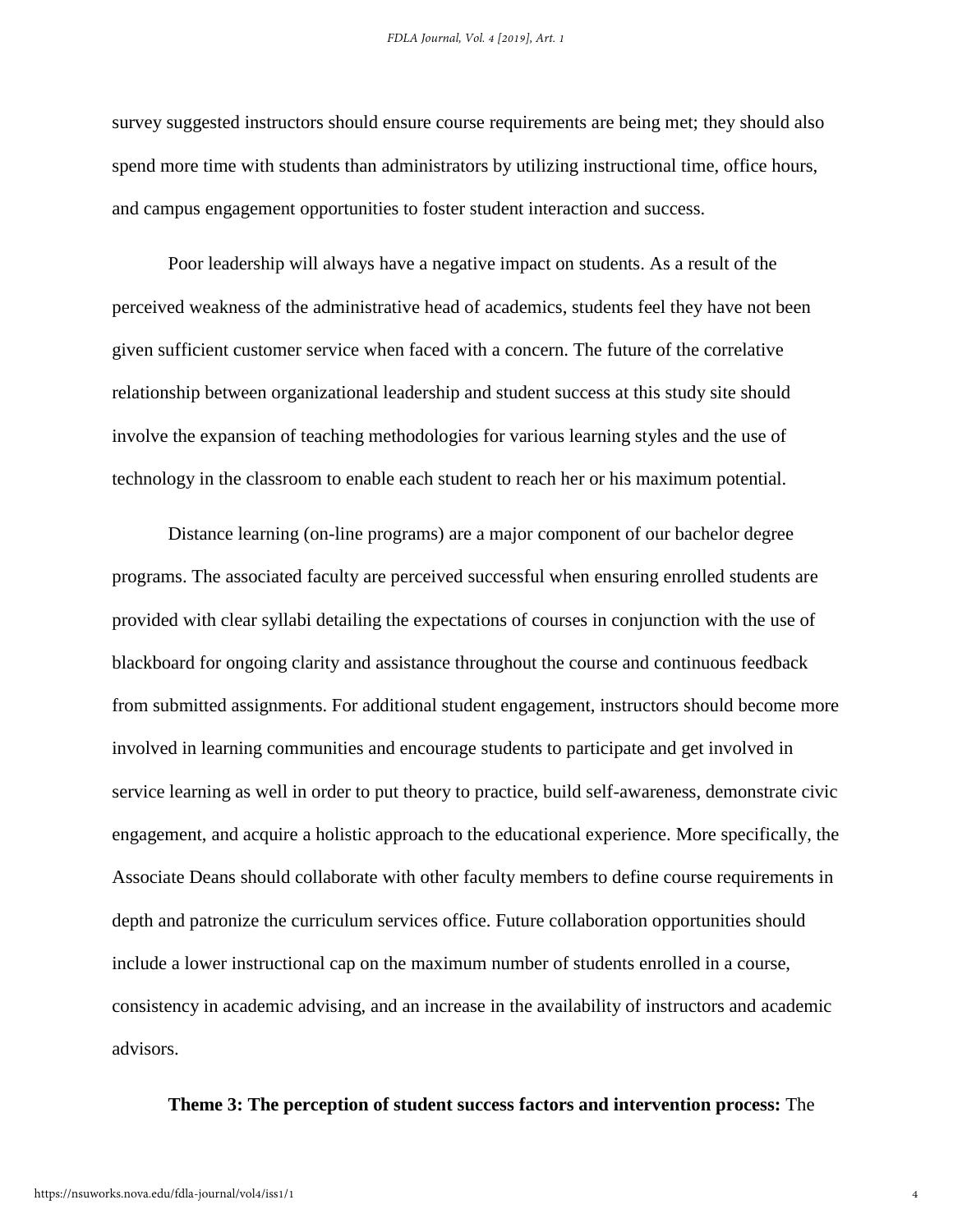third research question was, "What leadership factors are perceived to be directly and positively correlated with student success?"

Leadership's involved support of students in creating a memorable and knowledgeable experience on campus is perceived as the goal of the positive correlation between leadership and student success. The survey participants indicated there should be an increased focus on students as individuals and not just numbers. Providing the right path to success, creating student success programs, and leadership support of such indicated programs are a few of several correlated factors expressed in the survey narratives. According to the survey results, a majority of the emphasis of school administrators has been placed on data-driven indicators of student success versus the engagement and interactive opportunities that would give the students a sense of commitment to the college and help them complete their designated degree program.

It was perceived by the participants that sometimes organizational structure alone is a deterrent to student success. Several of the courses are too short for the curriculum requirements and impede on the quality of instruction and the student's ability to learn and retain the desired information. Innovation in organizing curriculum, allowing instructors more flexibility in working with nontraditional students, peer connection, and early warning intervention, and more time for remediation, tutoring, and time management should be factored into the process of structuring staff, faculty, and administration in higher education. Student leadership should also work collaboratively with college leadership to increase and enhance student involvement and feedback through activities, seminars, e-mail blasts, and town hall style meetings with pertinent leaders. Overall, the survey results indicate leadership should place extreme emphasis on the following factors in student success:

• Understanding the college mission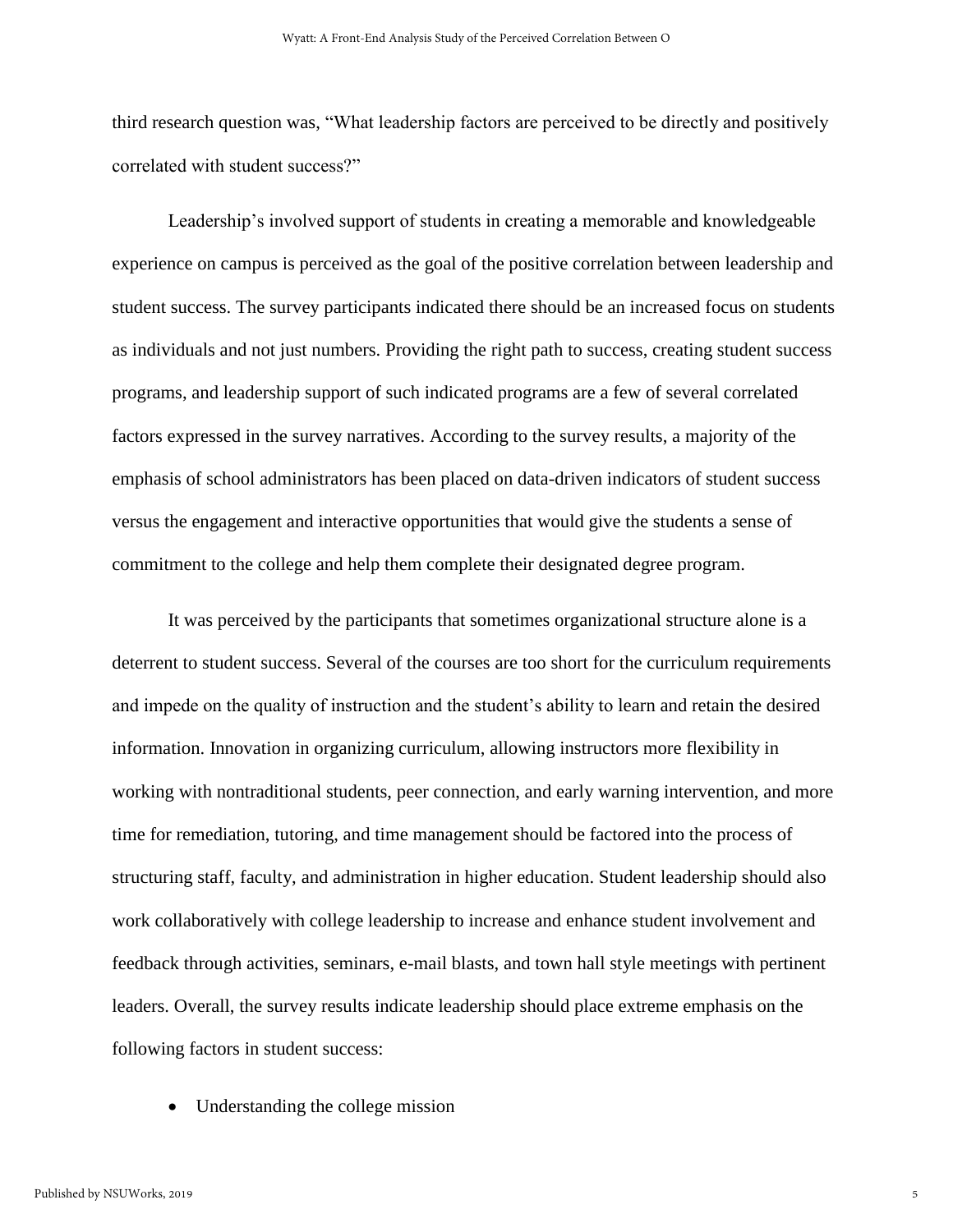- Providing support to the student admission and enrollment processes
- Enhancing student satisfaction and persistence
- Increasing community support for the college
- Fostering a sense of belonging ("My college" or "Our College")
- Increasing funding opportunities

However, it is not the sole responsibility of the organizational leadership to provide academic support to the students. Students must take advantage of and show initiative in their learning process by applying the tools that are given during their tenure in the program. Leadership is not responsible for enabling students, but they should be used as a source of encouragement that will promote a culture of self-efficacy and personal responsibility for students.

**Theme 4: Distributed responsibility among leadership and the opportunity to enhance student success:** The fourth research question asked the participants would the development and implementation of a shared leadership development program perceivably correlate to student success directly and positively?

Although one-fourth of the survey participants were not sure if shared leadership exists or if it would assist in promoting student success within the organization, a majority of the respondents stated that it did exist is some form and that it should continually be pursued in future leadership development and reorganization efforts. According to the respondents, the information regarding leadership roles in their education is disseminated primarily when special guests come to classrooms to explain what is going on within the organization. Numerous respondents expressed shared leadership would be better than the current organizational structure because it brings a group of people with different ideas and methods together, working toward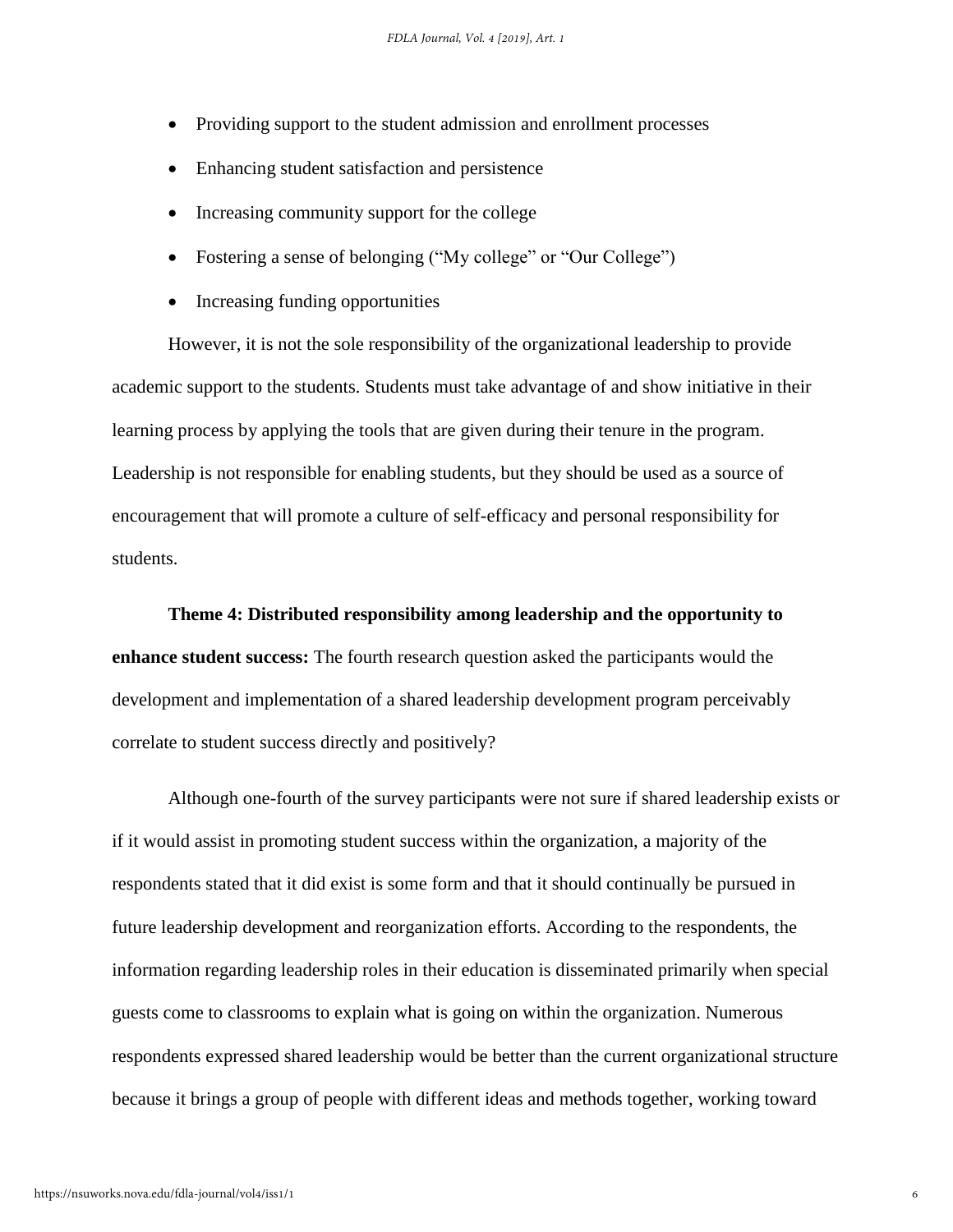the same goal. Additionally, it would be a good idea to implement shared leadership within the organization to prevent the perception of an organization that does not care about the students and cares only about the money that the students are paying for a higher education in hopes of landing a good job. Currently with regard to the colleges' reorganization process, the perception is that the focus is on the organization of schools within all of the college campuses that would eliminate campuses working in silos and competing with other campuses within the same college; quasi-shared oversight among leadership would be a unifying component. Participants believe that shared leadership is a new model for the organization, but it is too soon to comment on its effectiveness; in the interim, enrollment, GPAs, and degree completions are declining.

Responses regarding student, staff, and faculty interactions were mostly positive; responses showed that participants felt that interactions occurred regularly. A few survey respondents did not feel shared leadership was in place or in process due to impending budget cuts resulting in the termination of many well respected professors and significant academic administrative changes; this left them feeling unsure if this restructuring was being done to assist in student success or merely to save money.

**Theme 5: Collaborative opportunities and perceptual overview.** This theme triangulated the data as it correlates to the central research question of the perceived relationship between shared organizational leadership and student success?

As stated earlier, the interactions between students and faculty and staff are perceived as being mostly positive. The survey narratives suggest staff should be working for their love of academia versus a paycheck. Also some students are too dependent on leadership to hold their hands and guide them through the completion process without putting in a valid amount of effort themselves. Students should be proactive in order to handle the stress of higher education much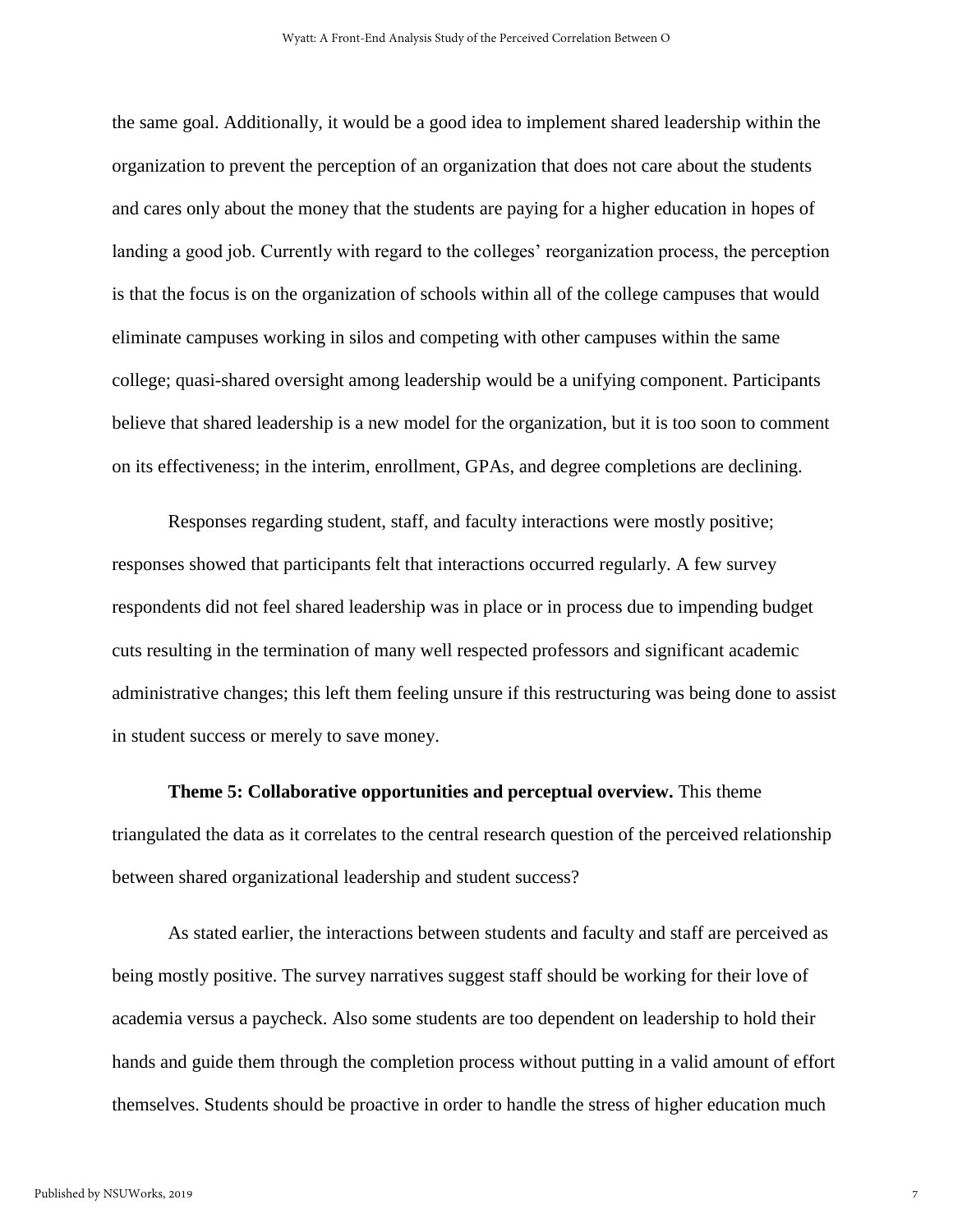easier.

The respondents indicated that the opportunity to actively participate in this research study was enlightening and encouraged all participants to be more successful in school. The staff and administrative respondents anticipated that the data collected and associated research might positively contribute to the literature regarding student success from a leadership perspective as well as to their individual practices. Suggestions for improvement in collaboration included goal post check-ins; once a student reaches certain points in the degree-completion process, someone should reach out to them to offer confirmation of attainments, answer questions, offer additional assistance. Another suggestion was to formally develop and implement peer mentoring and networking opportunities among students and faculty in similar degree programs.

In summary, most participants perceived that there is a direct correlation between successful, shared organizational leadership and student success. Leadership provides the structure, processes, funding, grants and priorities for the organization that affect student success measures. When students feel the faculty honestly wants them to succeed, it is inspiring. Poor leadership equals poor education, and good leadership equals good education. It all trickles down.

### **Future Direction of Research**

The future direction of research on student success measures and the correlation to organizational leadership can be studied in the implications and applications of ideal distance learning in higher education, machine learning techniques designed to improve retention, and 360 degree learning.

Distance learning is a growing phenomenon in higher education, higher education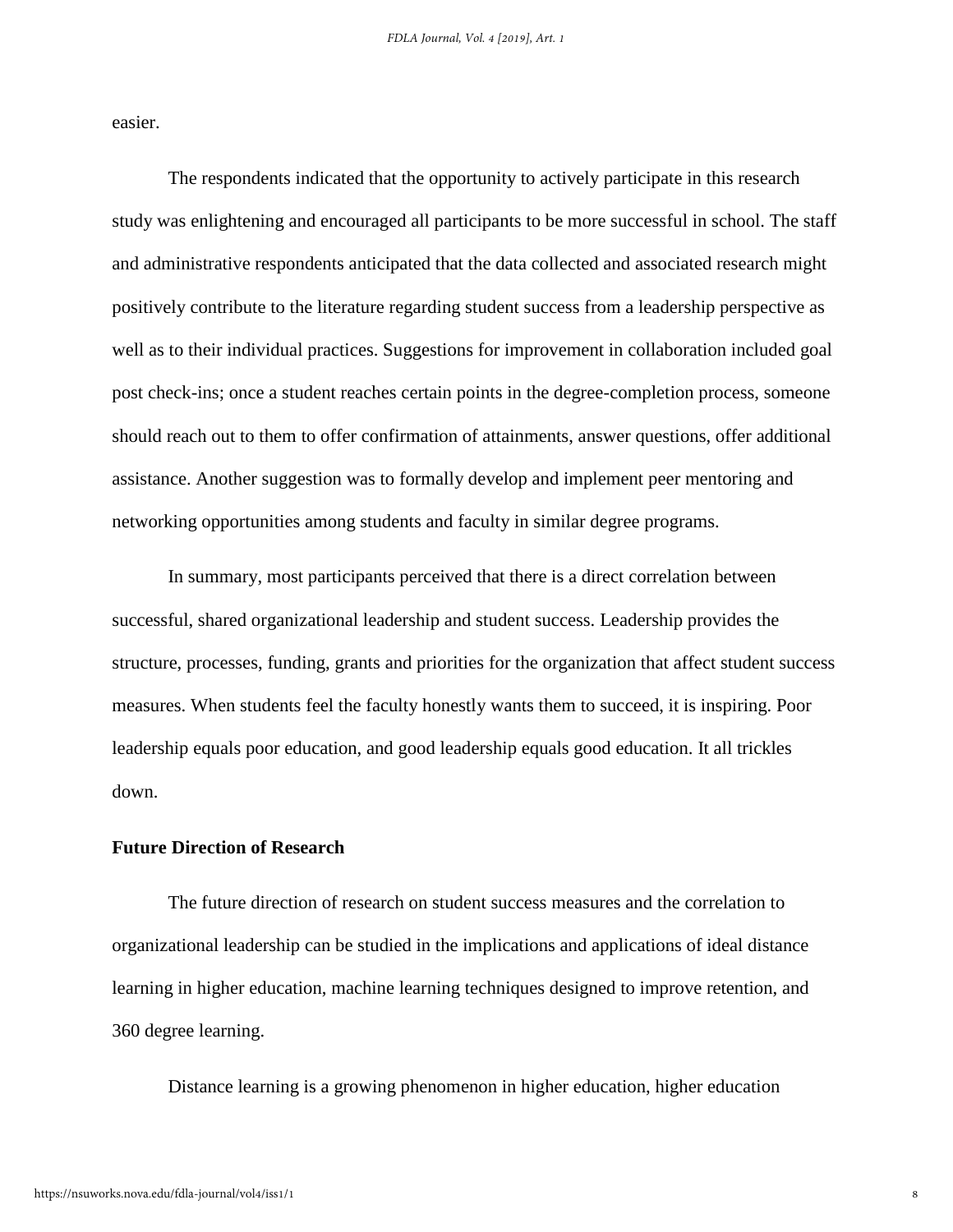organizations are looking for innovative ways to blend equipment, technology, and academic curriculum in a symposium that will enhance student-to-student and student-to-staff collaboration. As an institution of higher learning increase their distance learning opportunities, there must be a continued focus on the correlation between student success, faculty, students, and the use of technology by everyone engaged. The ultimate experience is to make distance learning experiences closely mimic the face-to-face classroom experience. Student loyalty has been shown to be impacted by satisfaction and institutional reputation, the perceived value. The increased demand for on-line course offerings in colleges and universities places additional demands on technology, professor-student communication, and virtual pedagogy. These variables, in collaboration with the demand for on-line courses, effect student retention and overall graduation rates. On-line courses increase the perceived value of attending an institution of higher learning due to flexibility in completing the course requirements. Organizations that continuously monitor the value of on-line courses an assessment must implement a plan that continuously monitors the programs to ensure quality objectives and outcomes were achieved. A quality electronic learning experience will promote positive change to enhance the learning experience of on-line students (Kilburn, Kilburn, & Cates, 2014).

Machine learning techniques can also be used a scientific retention tool in higher education. Machine learning uses patterns found in statistical data supporting student attrition to detect patterns and changes in academic progress that correlate with an increased risk of leaving school (Delen, 2010). Delen noted in a related study, that student retention is greatly determined by the level of consistent quality interactions with peers, faculty, and staff. This correlation is most prevalent in first-generation college students and facilitated by a seamless transition into college enrollment and a positive connection with college personnel. The data driven models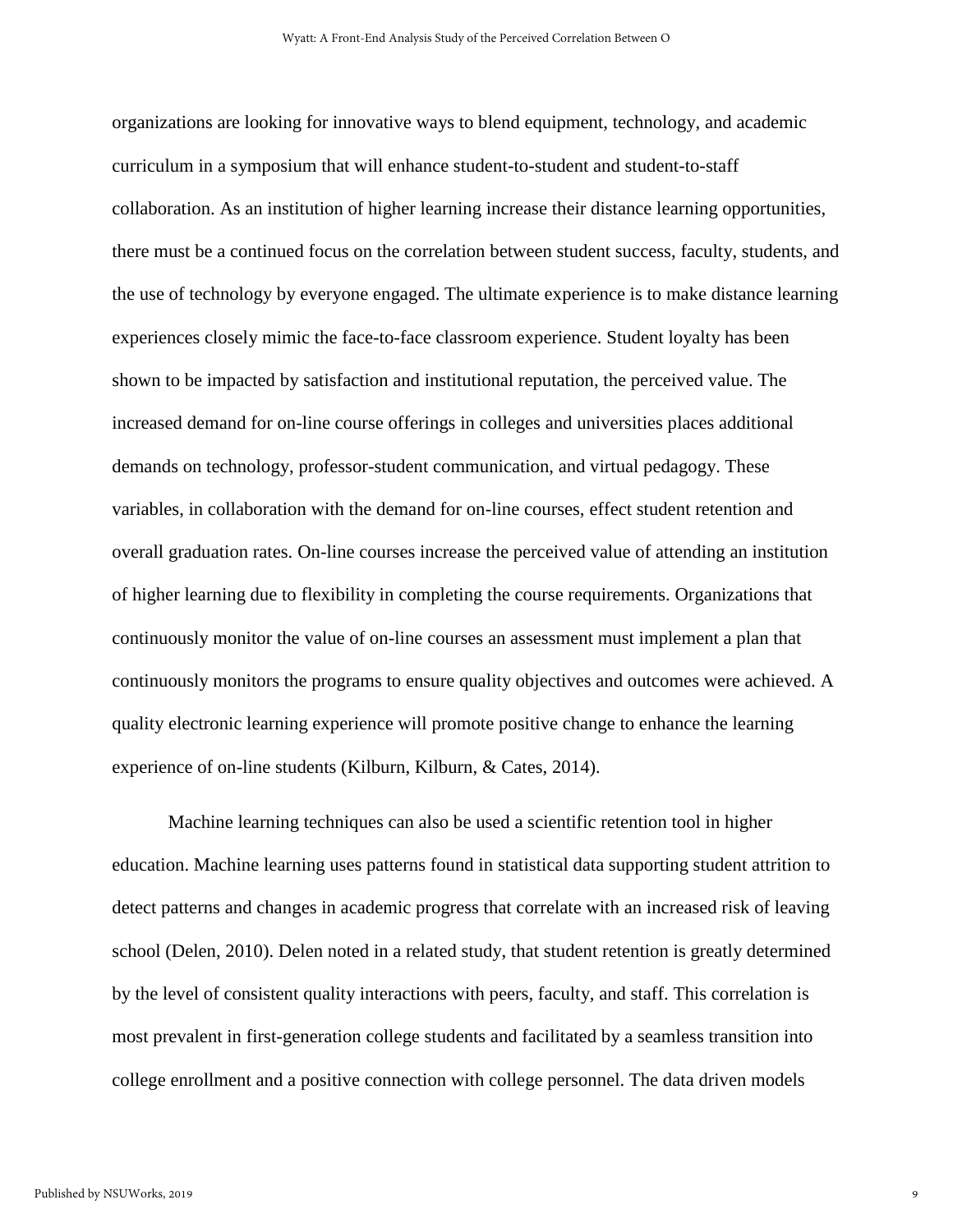created are formulated to predict retention probability at the end of the first enrollment semester allowing time for the appropriate staff to put individual retention intervention resources in place prior to the subsequent semester (Delen, 2010).

In promoting a cohesive college experience for students, staff, and faculty as experienced in shared organizational leadership models, Tee and Ahmed (2014), used the 360 degree feedback system in a holistic manner for the purpose of improving student learning. The system designed to provide a continuous collaborative feedback venue in instruction and learning. The 360 degree feedback system places primary focus on the communication and engagement of all the stakeholders in student success. The system embraces congeniality among faculty as it lessens the image of teachers as the unquestionable authority and creates collaborative learning among teachers and students. Collegially the system encourages feedback by leveraging cooperation among stakeholders engaged in the learning process to support the organization as a conglomerate organization. A holistic integrative approach, as used in 360 degree learning, provides opportunities for innovation teaching learning systems. Another tool for effective learning comes about through meaningful process, such as highly scrutinized peer reviews among teachers, designed to increase academic instructional engagement (Iqbal, 2013).

#### **Conclusion**

As a result of the data collection in this research study supported by literature reviewed on the theoretical framework of the front-end analysis correlation study and the answers to the research questions, this researcher formed several conclusions and recommendations for the institution of higher education in northern Florida with emphasis on improving student success in the school's Bachelor's Degree Program. College administrators should not underscore the nontraditional student's attrition in college admissions and retention, resulting in the feeling of lack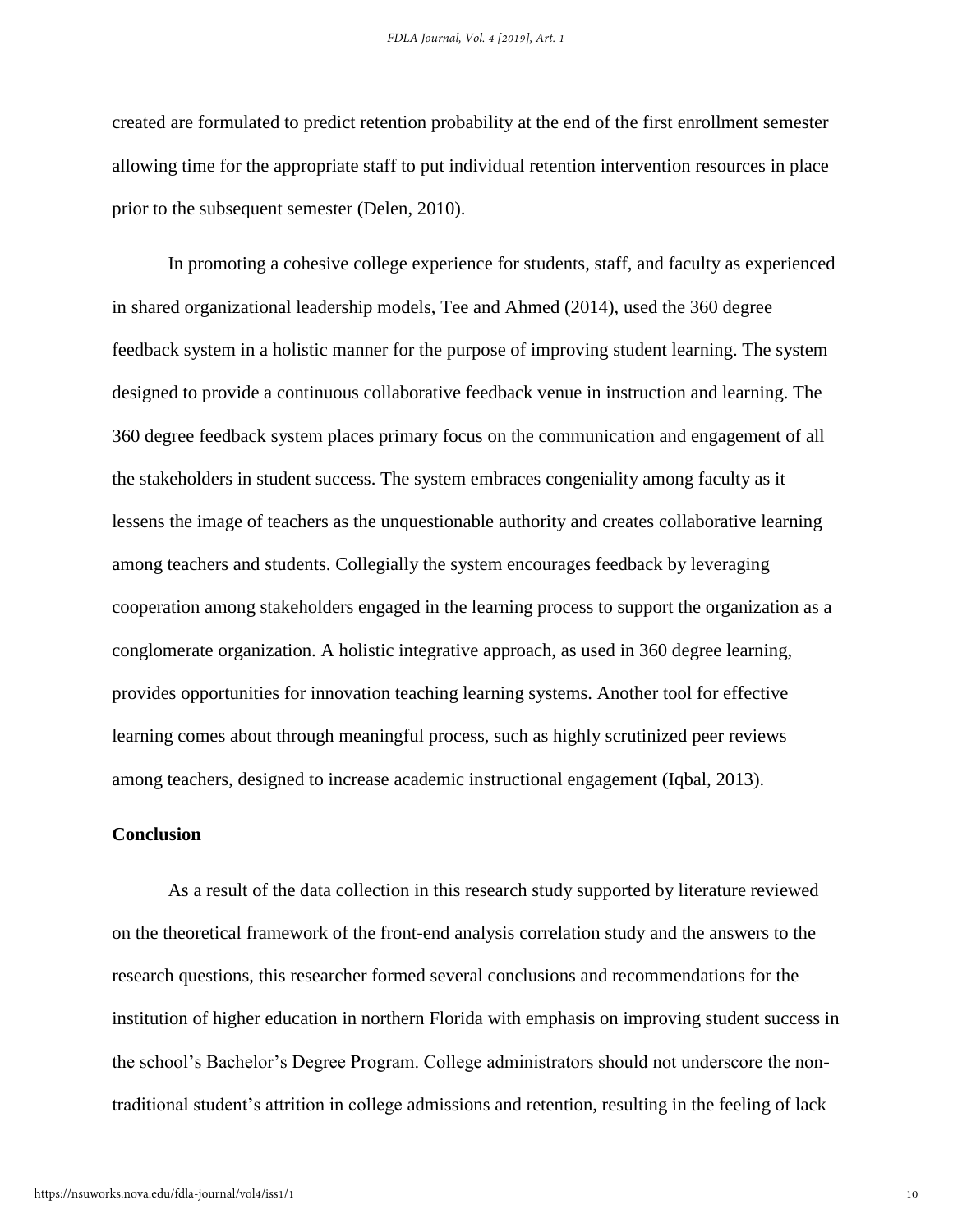of support and the need to seek academic attention at another institution. The increase in distance learning opportunities in higher education will require the mastery of virtual engagement and retention methods in order to retain students and promote successful outcome measures. *Students and educators can benefit from more collaborative and immerse learning proportioned between classroom discussions, practical applications, and peer-to-peer teaching.* According to the American Federation of Teachers (2011), *"Accountability needs to flow naturally from clearly delineated responsibilities; including the responsibility faculty and staff have in the learning process."*